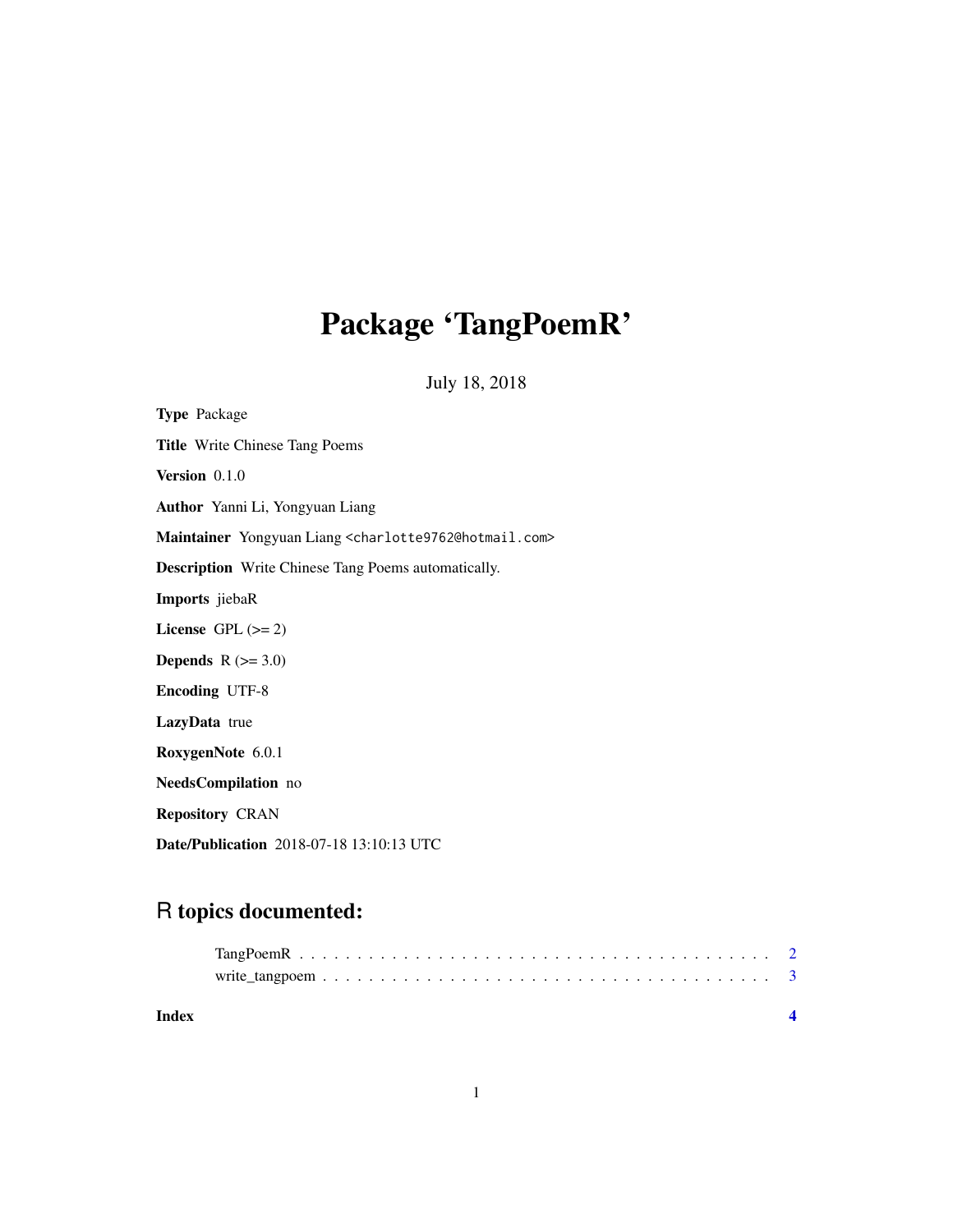<span id="page-1-0"></span>

#### Description

The package helps generate Chinese Tang poems automatically.

#### Details

We created our poems dataset from Three Hundred Tang Poems: #import the file "Three Hundred Tang Poems"

fileName <-"Three Hundred Tang Poems.txt"

SC <- readChar(fileName, file.info(fileName)\$size)

#the process of text segmentation

library(jiebaR)

 $cc = worker()$ 

analysis <- as.data.frame(table(cc[SC]))

names(analysis) <- c("word","freq")

analysis\$word <- as.character(analysis\$word)

#set the example poems sp5, sp7

tagger <- worker("tag")

 $sp5_2$  <- tagger <=  $sp5$ 

```
sp7_2 <- tagger <= sp7
```
example <- subset(analysis, freq >1 & nchar(word) <3 & freq < 300)

#extract the examples' parts of speech

cixing5 <- attributes(sp5\_2)\$names

cixing7 <- attributes(sp7\_2)\$names

#get the dataset

example\_2 <- tagger <= example\$word

Now, with our dataset, this package can automatically generate Chinese Tang poems of our specified length $(5$  or 7).

#### Value

no return

#### Note

The package helps people experience Chinese ancient poetry culture with R.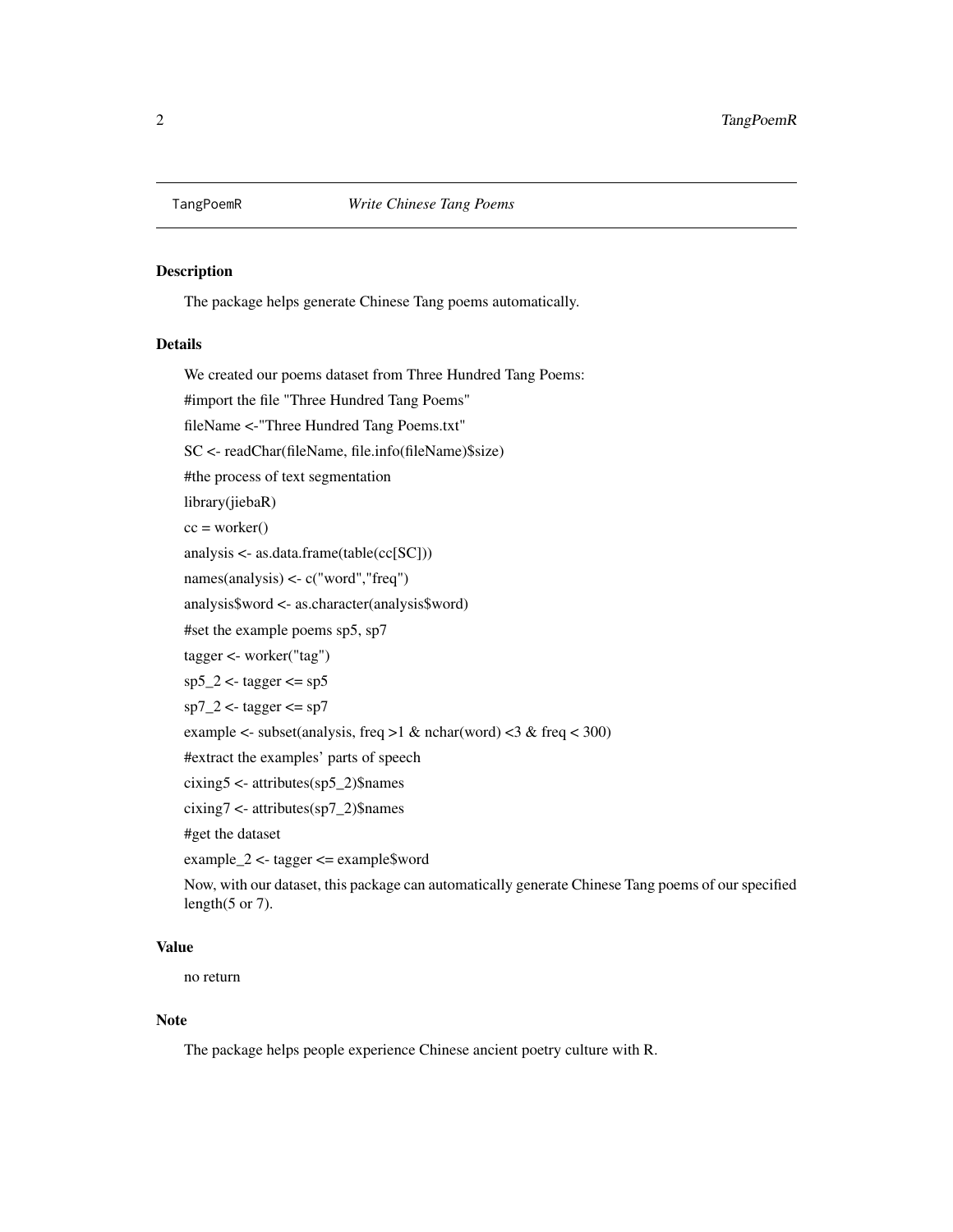## <span id="page-2-0"></span>write\_tangpoem 3

# Author(s)

Yanni Li, Yongyuan Liang

#### References

nothing

# See Also

nothing

#### Examples

write\_tangpoem(5)

write\_tangpoem *Write Chinese Tang Poems*

### Description

This package write Chinese Tang Poems automatically

#### Usage

write\_tangpoem(n)

#### Arguments

n, should be the length of the poem

#### Examples

write\_tangpoem(5)